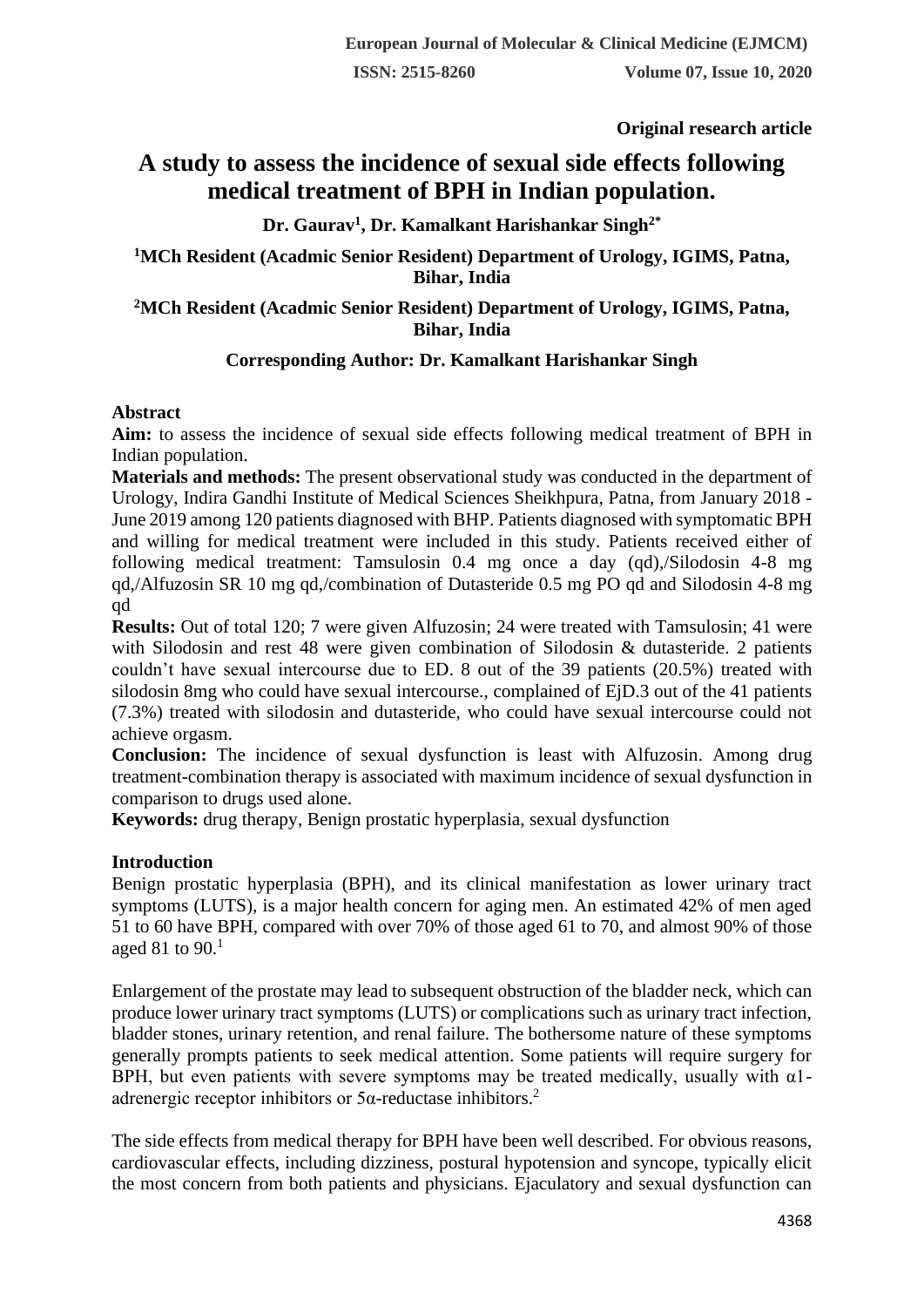**ISSN: 2515-8260 Volume 07, Issue 10, 2020**

also result from medical therapy for BPH and can have a significant impact on quality of life. In older patients, these medication-related side effects may be superimposed on age-related declines in sexual function. A recent multinational survey of more than 14000 men between the ages of 50 and 80 year indicated that problems with all aspects of sexual function are strongly correlated with the severity of LUTS.<sup>2</sup> The severity of LUTS may be considered a risk factor for sexual dysfunction, similar to diabetes, hypertension, and depression. Sexual disorders and their both ersomeness have been found to be strongly correlated with both age and the severity of LUTS, independent of the presence of other comorbidities.<sup>3</sup> All the four domains of sexual function-erection, ejaculation. orgasm and libido have been studied and reported in western literature. This study has been undertaken to assess the incidence of sexual side effects following medical treatment of BPH in Indian population.

#### **Materials and Methods**

The present observational study was conducted in the department of Urology, Indira Gandhi Institute of Medical Sciences Sheikhpura, Patna, from January 2018 - June 2019 among 120 patients diagnosed with BHP.

#### Ethical consideration:

The study protocol was approved by the institutional ethics committee. Each study participant provided written informed consent before participation in the study. The study was conducted in accordance with the approved protocol, International Conference of Harmonization – Good Clinical Practice guidelines, principles that have their origin in Declaration and Helsinki.

#### **Inclusion criteria:**

Patients diagnosed with symptomatic BPH and willing for medical treatment were included in this study.

#### **Exclusion criteria:**

Patients with pre-existing sexual dysfunction were excluded from the study.

#### **Sample size:**

Reference values are used to describe the dispersion of variables in individuals. They are usually reported as population-based reference intervals (RIs) comprising 95% of the population. International recommendations state the preferred method as a priori nonparametric determination from at least 120 reference individuals. So at least 120 men diagnosed with BPH were included in the present study.

Initial evaluation: All the patients with complaints suggestive of LUTS due to BPH were thoroughly evaluated with History & Physical examination, DRE & Focused neurological examination, Baseline blood parameters, USG KUB, Uroflow & PVR, International Prostate Symptom Score (IPSS), (MSF) -4 questionnaire &International Index of Erectile Function (IIEF) questionnaire ,pre-treatment i.e. at OPD visit/at the time of admission.

#### Treatment procedures

Patients received either of following medical treatment: Tamsulosin 0.4 mg once a day (qd),/Silodosin 4-8 mg qd,/Alfuzosin SR 10 mg qd,/combination of Dutasteride 0.5 mg PO qd and Silodosin 4-8 mg qd

Follow-up – after  $3$  months

1. LUTS evaluation with IPSS Scoring<sup>4</sup>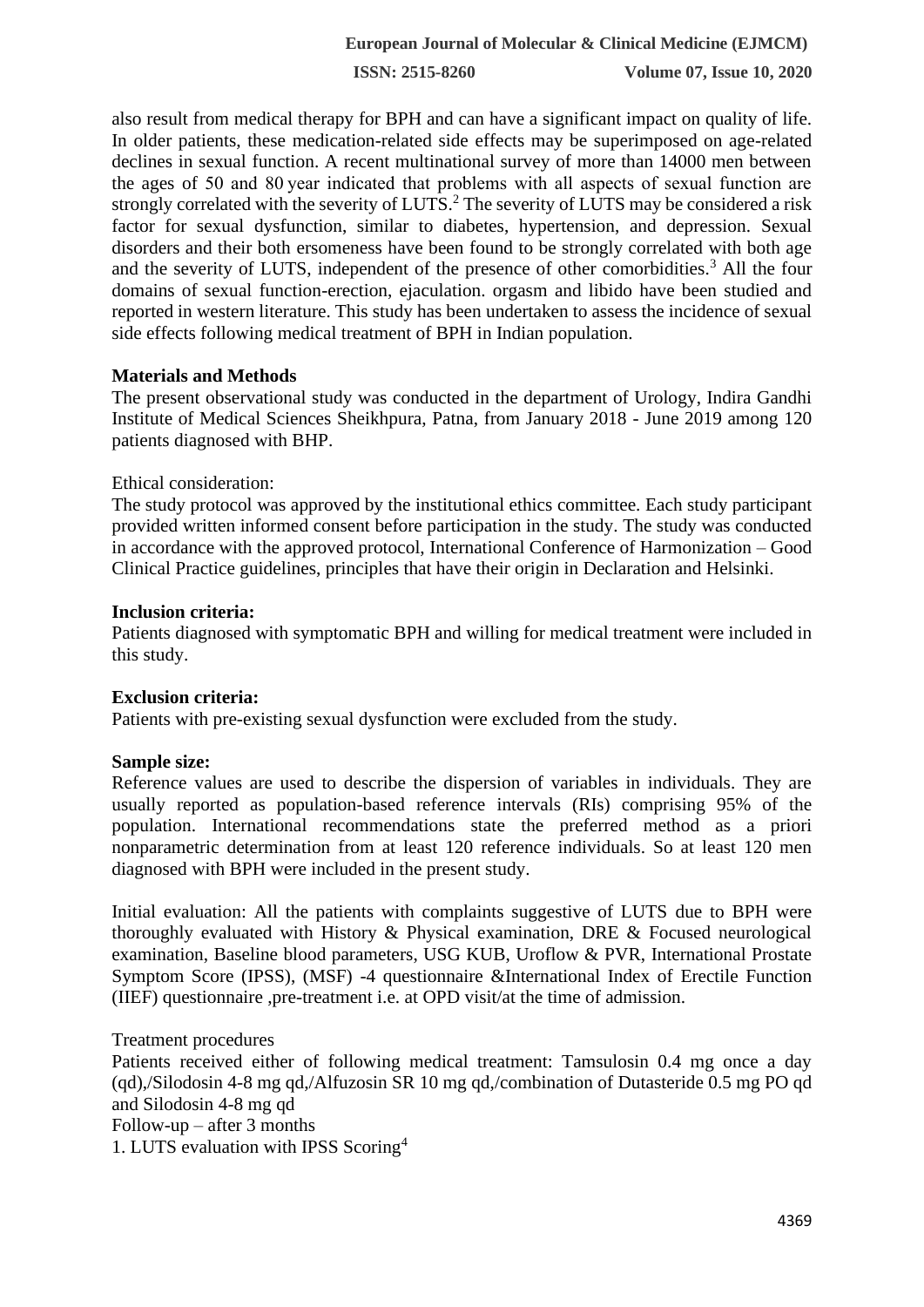2. Sexual function assessment using male sexual function (MSF) -4 questionnaire and IIEF -5 questionnaires.5,6

## **Results**

| Table 1: Distribution according to medical treatment given |                |         |  |  |  |  |
|------------------------------------------------------------|----------------|---------|--|--|--|--|
| Treatment                                                  | No of patients | $%$ age |  |  |  |  |
| Alfuzosin                                                  |                | 5.80    |  |  |  |  |
| Tamsulosin                                                 | 24             | 20.0    |  |  |  |  |
| Silodosin                                                  | 41             | 34.2    |  |  |  |  |
| Silodosin & dutasteride                                    | 48             | 40.0    |  |  |  |  |
| Total                                                      | 120            | 100%    |  |  |  |  |

#### **Table 1: Distribution according to medical treatment given**

## **Table 2: Age wise distribution of the study subjects**

| Age group | Alfuzosin | Tamsulosin | Silodosin | Silodosin<br>$\&$ |
|-----------|-----------|------------|-----------|-------------------|
|           | N(%       | N(%)       | N(% )     | dutasteride       |
| 40-49     | 7(100.0)  |            | 3(7.3)    | 1(2.1)            |
| 50-59     |           | 10(41.6)   | 22(53.6)  | 25(52.1)          |
| 60-69     |           | 14(58.4)   | 16(39.0)  | 22(45.8)          |
| Total     | 7(100.0)  | 24(100.0)  | 41(100.0) | 48 (100.0)        |

#### **Table 3: Comparison of the sexual side effects of medical treatment usedin this study**

| Treatment               | No. of   | <b>ED</b> | $E_iD$ | Orgasmdisorder | Sexual interest |
|-------------------------|----------|-----------|--------|----------------|-----------------|
|                         | patients |           |        |                | disorder        |
| Alfuzosin               |          | 0%        | 0%     | 0%             | 0%              |
| Tamsulosin              | 24       | 0%        | 12.5%  | 0%             | 0%              |
| Silodosin               | 41       | 4.8%      | 20.5%  | 0%             | 0%              |
| Silodosin & dutasteride | 48       | 14.58%    | 29%    | 7.3%           | 0%              |

## **Discussion**

In the present study the predominant age group is 60-69 yrs. This age characteristic is comparable to the studies in the literature. The elderly age may be significant, because age as such can have a bearing on sexual dysfunction as revealed in the Cologne Male Survey.<sup>7</sup>

The sexual function too showed variation among different age groups. The factors, the erectile dysfunction and ejaculatory dysfunction were more common in the age group of 60-69, compared to other age groups. May be because of underlying organic changes already present predisposing them to sexual dysfunction after use of drugs. More patients in the age group 60- 69 were significantly bothered by sexual dysfunction. This may be due to the association of sexual dysfunction with increasing age.

In the post treatment evaluation after medical therapy, the ejaculatory function decreased in around 22% of the patients. This can be expected because retrograde ejaculation is one of the commonest adverse effects associated with alpha blockers. Post medical treatment, the erectile dysfunction incidence was less as compared to EjD. Tamsulosin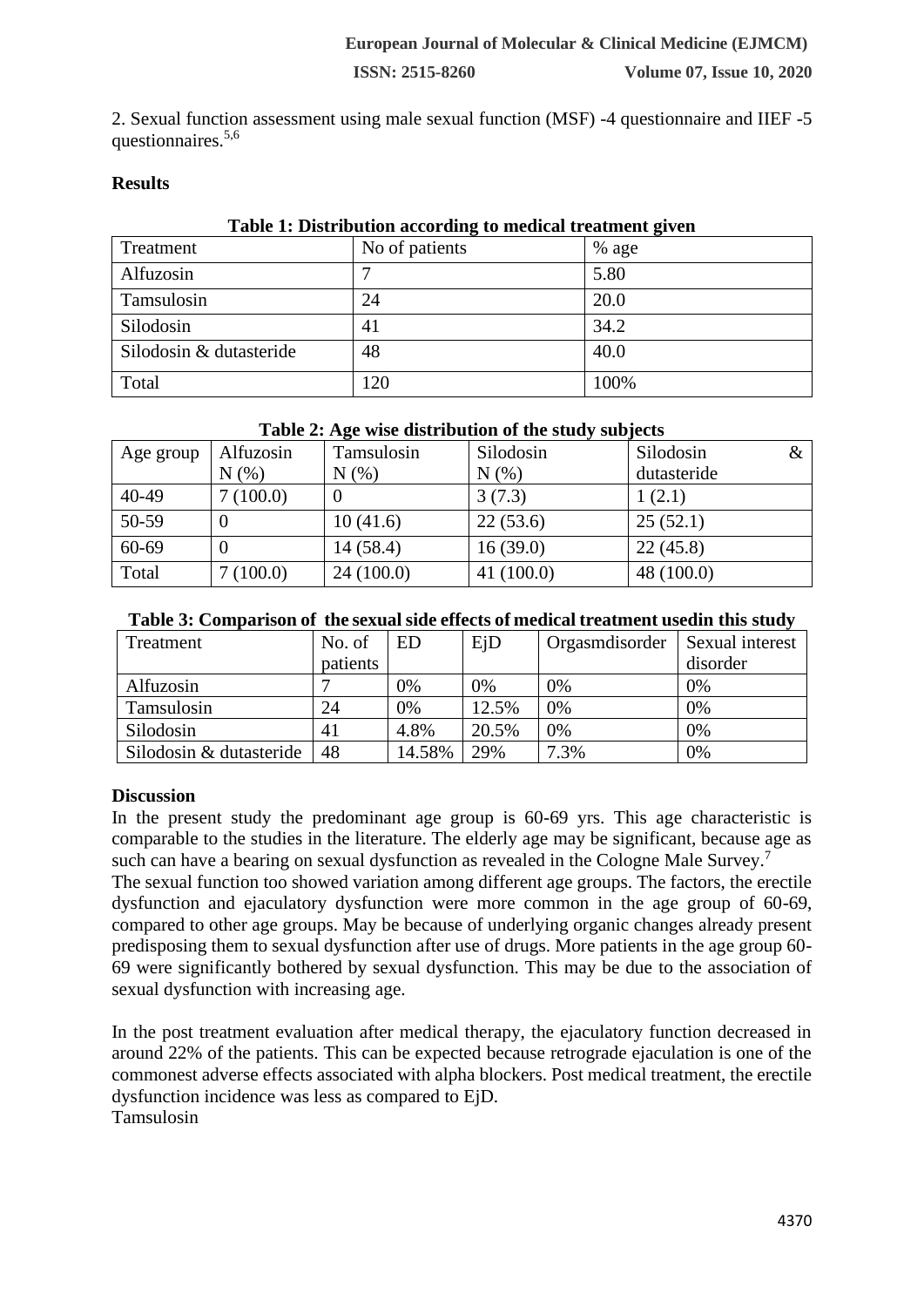**ISSN: 2515-8260 Volume 07, Issue 10, 2020**

Ejaculation disorders were the most frequently observed side effect of tamsulosin therapy. 3 out of 24 patients (12.5%) treated with 0.4 mg tamsulosin complained of EjD. There was no change in erectile function, orgasm and interest in sex. It is similar to the world literature. In a phase III multicenter, placebo-controlled study of tamsulosin in benign prostatic hyperplasia,the incidences of ejaculatory dysfunction for placebo,4 mg, and 8 mg tamsulosin were 0.2%, 8.4%, and 18.1%, respectively.<sup>8</sup> In a long-term, open-label extension study, 30% of patients treated with tamsulosin reported abnormal ejaculation.<sup>9</sup>

Roehrborn C in his study reported that the 10% risk of ejaculatory disturbance cited in 2003 Guideline associated with tamsulosin was lower in recent studies.<sup>10</sup> In a 2003 Cochrane review found EjD in 18% of patients taking 0.8 mg dose tamsulosin, 6% in0.4 mg group, and 0% in patients taking  $0.2$  mg dose.<sup>11</sup>

Silodosin 8 out of the 39 patients (20.5%) treated with silodosin 8mg who could have sexual intercourse, complained of EjD. More number of patients were in the 60-69 age group.

Marks and colleagues pooled the data from 2 pivotal trails performed in the United States evaluating the safety and efficacy of silodosin in men with LUTS BPH. Anejaculation was reported in 28.1% of the patients.<sup>12</sup> 28% of silodosin-treated patients in the 2 US studies reported abnormal ejaculation (classified as RE), as did 22.3% of silodosin-treated patients in the Japanese study.<sup>13</sup>

In a pooled analysis of 3 randomized placebo controlled studies consisting of almost 1500 subjects, Chapple CR et al reported EjD in 22% of subjects treated with silodosin compared with only 0.9% of placebo patients.<sup>14</sup> Only 2 out of  $41(4.8%)$  patients treated with Silodosin, complained of erectile dysfunction (ED).

Alfuzosin

None of the patients in this study taking alfuzosin had any sexual side effects of the drug. Roehrborn CG, in the two alfuzosin pivotal trials demonstrated both efficacy and excellent tolerance of alfuzosin. The primary advantage of alfuzosin was the lack of ejaculatory dysfunction associated with tamsulosin.<sup>15</sup>

Similarly ALFORTI study- a double-blind, controlled study that showed no significant difference in EjD, decreased libido, or ED between placebo and alfuzosin adding further evidence to the low incidence of sexual side effects with nonselective ABs.<sup>16</sup> Silodosin and dutasteride

12 out of the 41 patients (29%) treated with silodosin and dutasteride, who could have sexual intercourse complained of EjD. Most of the patients, who had EjD were in the 60-69 years age group. 7 out of the 48 patients (14.58%) treated with silodosin 8mg and dutasteride 0.5 mg complained of ED. More number of patients in the 60-69 age groups had ED.

3 out of the 41 patients (7.3%) treated with silodosin and dutasteride, who could have sexual intercourse, could not achieve orgasm. All of these patients were in the 60-69 years age group.

Several studies showed that the highest rates of sexual AEs also occur in the combination group. However, the larger contributor to the sexual AEs does seem to be the 5ARI and not the AB. This is evidenced by the MTOPS data in which worsening ED, EjD, and libido were seen in the 5ARI (finasteride) and combination therapy groups (finasteride and doxazosin) but absent from the AB group.<sup>17</sup> In their systematic review and metaanalysis, Gacci and colleagues found EjD was more common with combination therapy than with either ABs (OR 3.75) or 5ARIs (OR 2.7) alone. $18$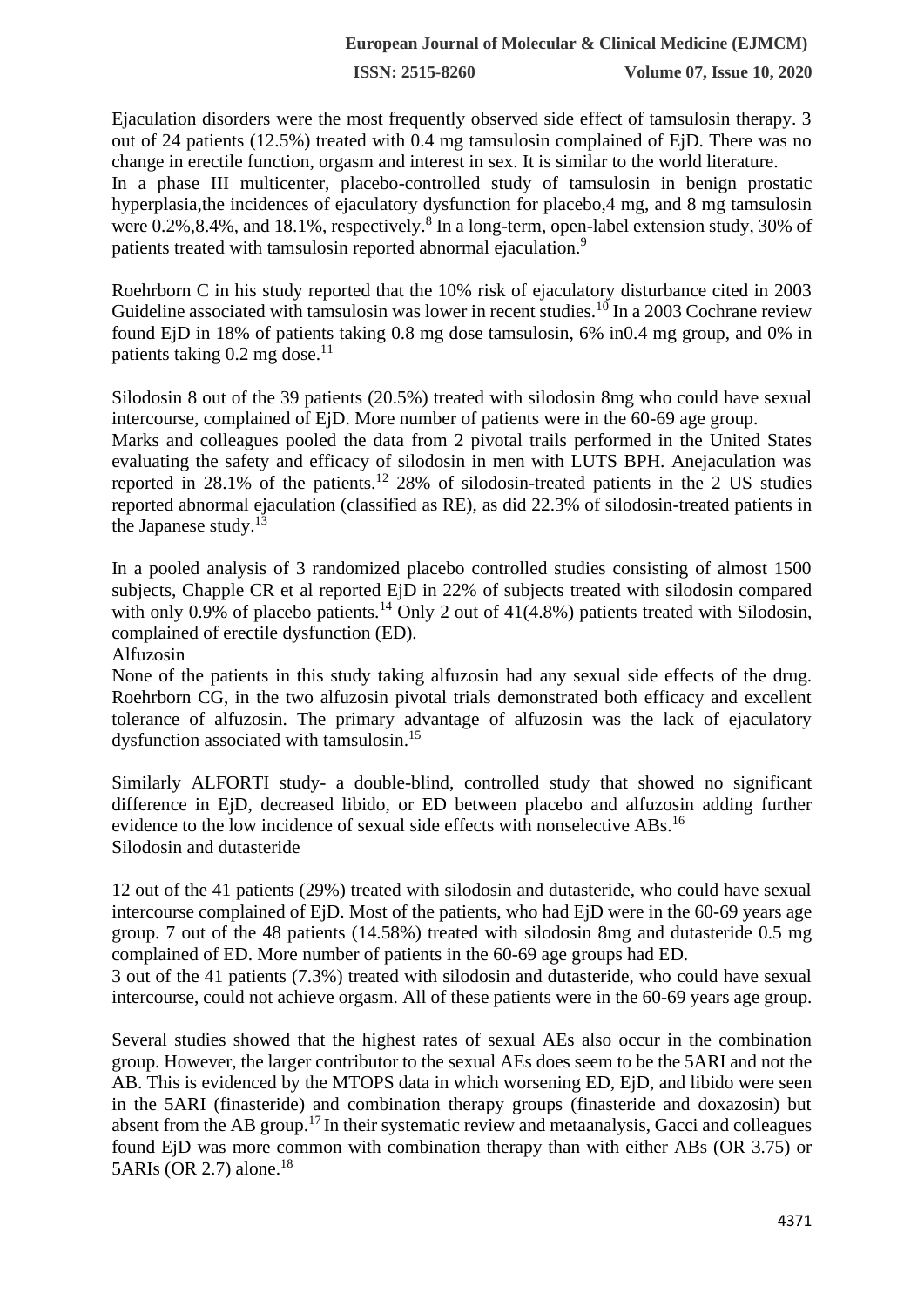# **Conclusion**

The present study concluded that the incidence of sexual dysfunction is least with Alfuzosin. Among drug treatment-combination therapy is associated with maximum incidence of sexual dysfunction in comparison to drugs used alone.

# **References**

- 1. Nickel JC. The overlapping lower urinary tract symptoms of benign prostatic hyperplasia and prostatitis. Curr Opin Urol. 2006;16(1):5-10.
- 2. Rosen R, Altwein J, Boyle P, Kirby RS, Lukacs B, Meuleman E, O'Leary MP, Puppo P, Robertson C, Giuliano F. Lower urinary tract symptoms and male sexual dysfunction: the multinational survey of the aging male (MSAM-7). Eur Urol. 2003;44(6):637-49.
- 3. Carbone DJ Jr, Hodges S. Medical therapy for benign prostatic hyperplasia: sexual dysfunction and impact on quality of life. Int J Impot Res. 2003 Aug;15(4):299-306.
- 4. O'Leary MP, Wei JT, Roehrborn CG, Miner M; BPH Registry and Patient Survey Steering Committee. Correlation of the International Prostate Symptom Score bother question with the Benign Prostatic Hyperplasia Impact Index in a clinical practice setting. BJU Int. 2008;101(12):1531-5.
- 5. Rosen RC, Cappelleri JC, Smith MD, Lipsky J, Peña BM. Development and evaluation of an abridged, 5-item version of the International Index of Erectile Function (IIEF-5) as a diagnostic tool for erectile dysfunction. Int J Impot Res. 1999 Dec;11(6):319-26.
- 6. Marquis P, Marrel A. Reproducibility and clinical and concurrent validity of the MSF-4: a four-item male sexual function questionnaire for patients with benign prostatic hyperplasia. Value Health. 2001;4(4):335-43.
- 7. Braun M, Wassmer G, Klotz T, Reifenrath B, Mathers M, Engelmann U. Epidemiology of erectile dysfunction: results of the 'Cologne Male Survey'. Int J Impot Res. 2000;12(6):305-11.
- 8. Lepor H, the Tamsulosin Investigator Group. PhaseIII multicenter, placebo-controlled study of tamsulosinin benign prostatic hyperplasia. Urology 1998;51:892–900.
- 9. Narayan P, Lepor H. Long-term, open-label, phase III multicenter study of tamsulosin in benign prostatic hyperplasia. Urology. 2001;57:466-470.
- 10. Roehrborn C, Siami P, Barkin J et al: The effects of dutasteride, tamsulosin and combination therapy on lower urinary tract symptoms in men with benign prostatic hyperplasia and prostatic enlargement: 2- year results from the CombAT study. J Urol 2008; 179: 616.
- 11. Wilt T, MacDonald R, Rutks I. Tamsulosin for benign prostatic hyperplasia. Cochrane Database Syst Rev 2002;(4):CD002081.
- 12. Marks LS, Gittelman MC, Hill LA, et al. Rapid efficacy of the highly selective alpha 1Aadrenoceptor antagonist silodosin in men with signs and symptoms of benign prostatic hyperplasia: pooled results of 2 phase 3 studies. J Urol 2009;181:2634.
- 13. Kawabe K, Yoshida M, Homma Y. Silodosin, a new alpha1A-adrenoceptor-selective antagonist for treating benign prostatic hyperplasia: results of a phase III randomized, placebo-controlled,double- blind study in Japanese men. BJU Int.2006;98:1019-24.
- 14. Novara G, Chapple CR, Montorsi F. A pooled analysis of individual patient data from registrational trials of silodosin in the treatment of non neurogenic male lower urinary tract symptoms (LUTS) suggestive of benign prostatic hyperplasia (BPH). BJU Int 2014;114:427-33.
- 15. Roehrborn CG, for the AFFUS Study Group. Efficacy and safety on once-daily alfuzosin in the treatment of lower urinary tract symptoms and clinical benign prostatic hyperplasia: a randomized placebo controlled trial. Urology 2001;58:953-9.